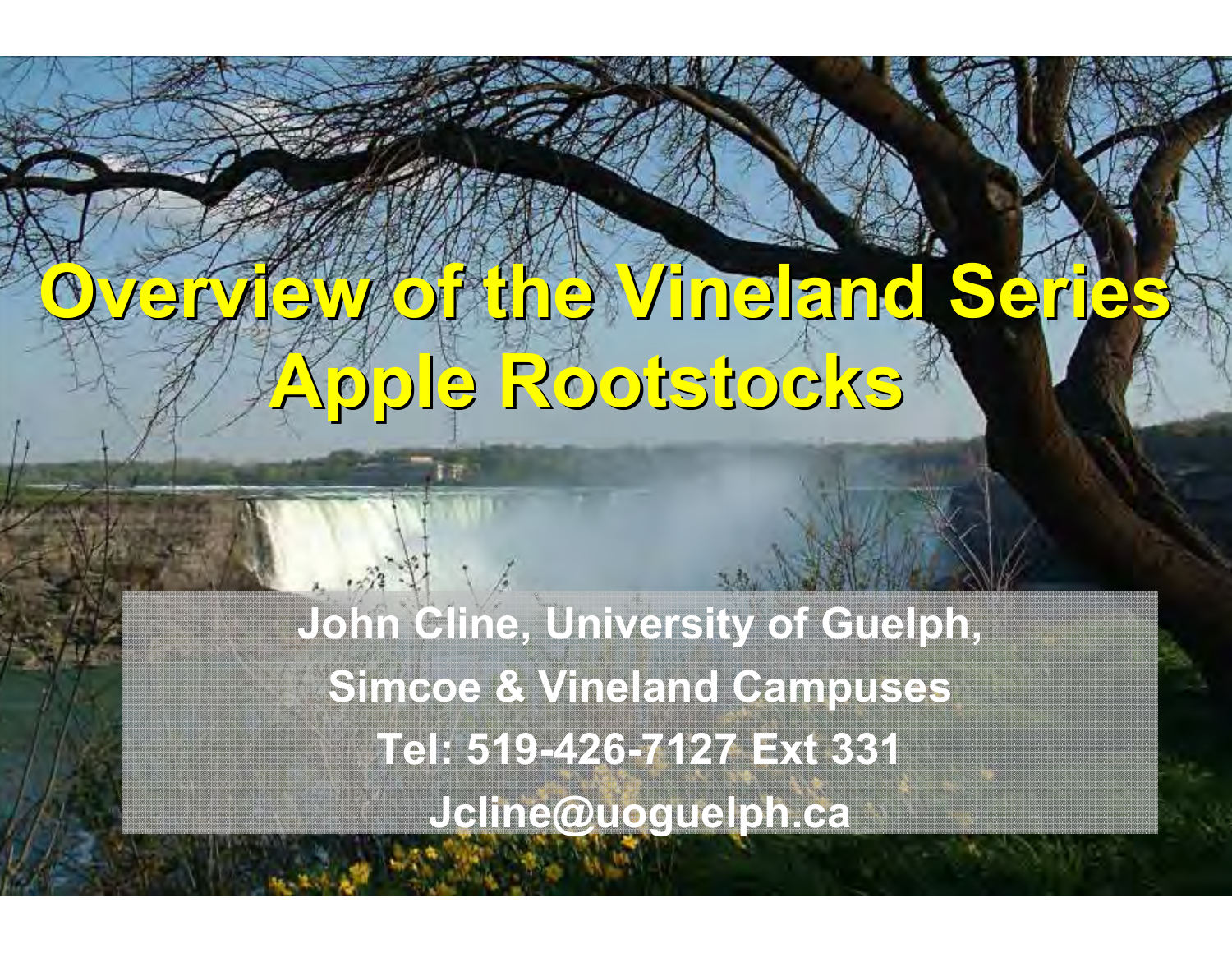### Presentation Overview

## Vineland Series Apple Rootstocks**- Description**

Orchard and Vineyard Show, Traverse City, MI – Jan 21-22, 2009

 AttributesAvailability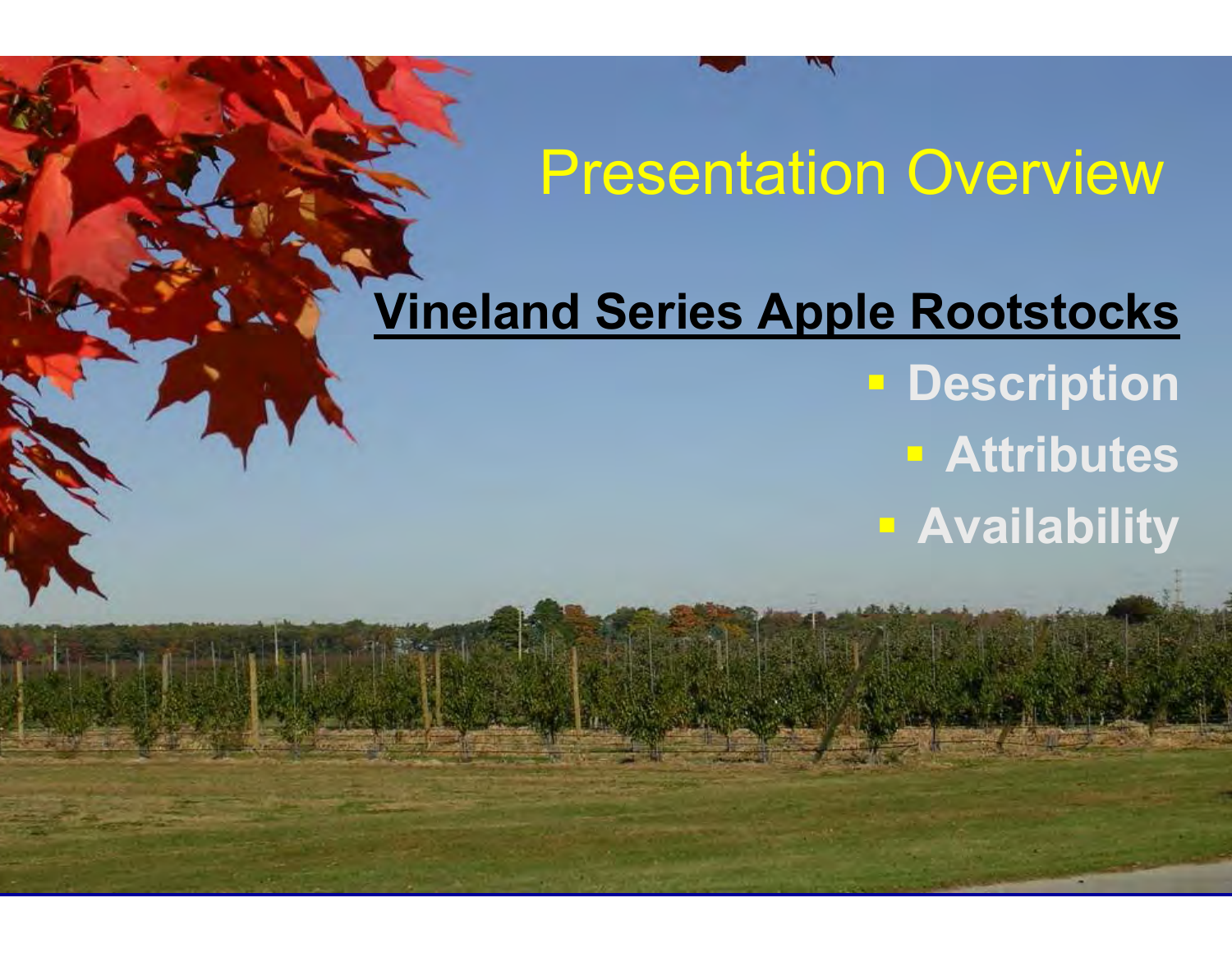### Rootstock differences can be subtle but significant





### Precocity, productivity, size control, disease resistance, cold hardiness, replant tolerance

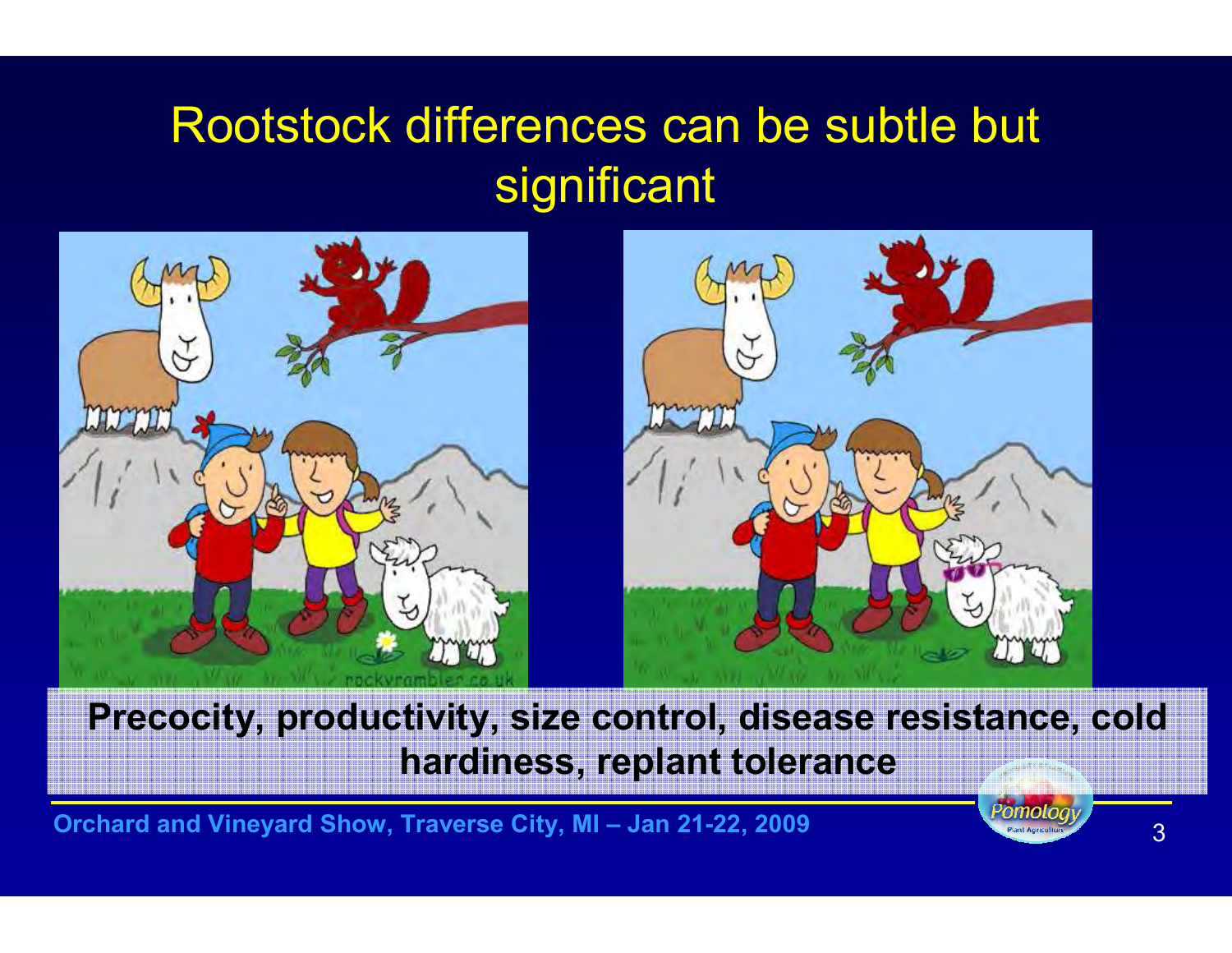### The Orchard System Puzzle(Barritt, 1992)



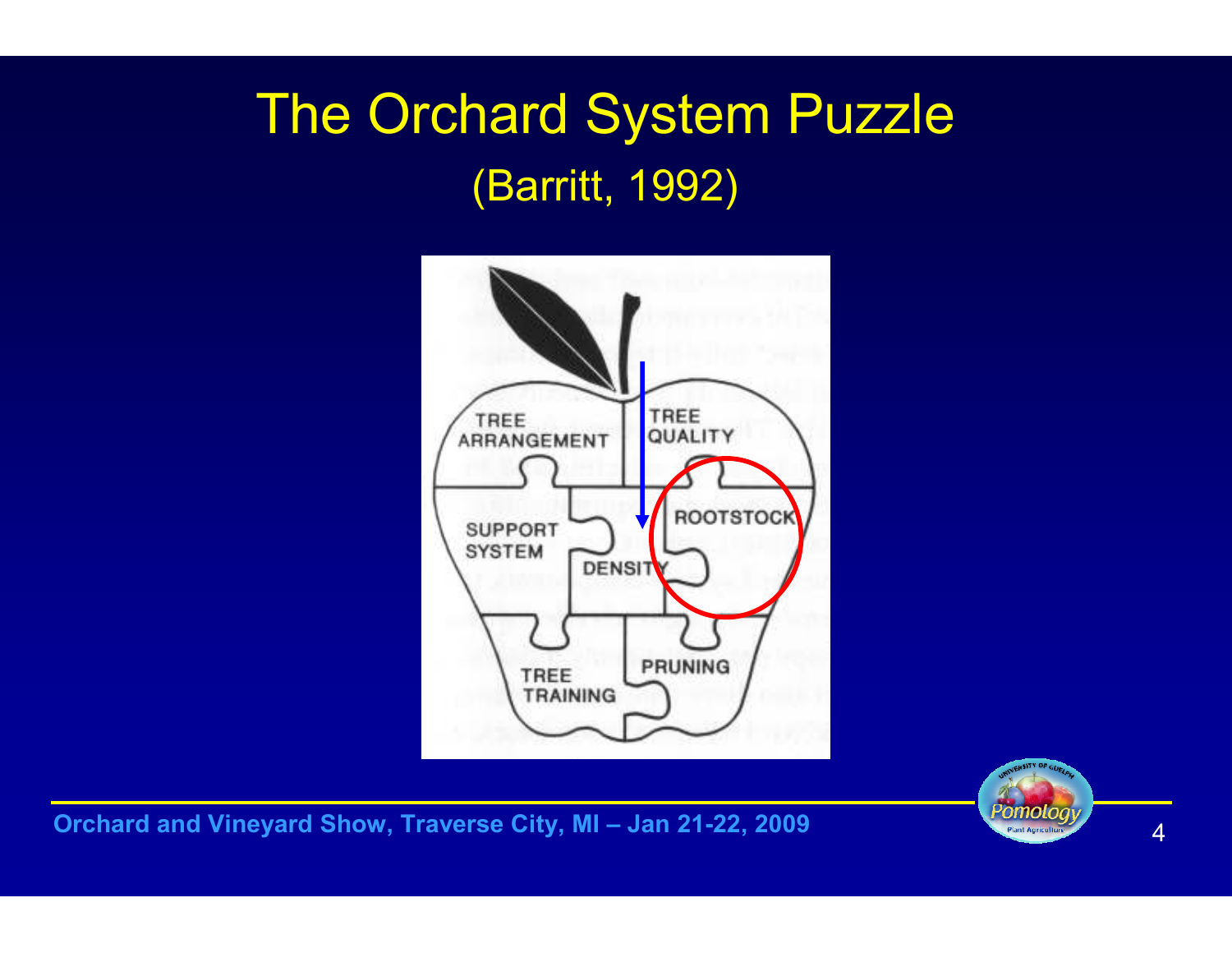

#### **APPLE ROOTSTOCKS**

6.8. When ... The William S. March 2011 (September 2012) 2012 2012 2012 2012 2013

Then land-values and digrines to all letter terming make make it importance that applies he produced estimates the and an early resurr on the procedure. he outliest. The are of servicinas apris vusavals (as greaty approval for assuming of growing appeal.

Appte teast are not provin its then over easy bits impaceed on montacy the control the tree. Deadlest mericacid comput week production in the tree, pleasing he interny test fruit profacture. By thousant the rootstacks for year nearly and suit conditions, you can possibut, in a particularly contact the state off contact when a mitterity. This intrace, of mell, carl save a great dral of ishowr 30 proming and picking, and topic wasting for your **Researcher comme.** 

Direct more grow approximate most if you all, of the from care the pitched without balabos. To improve affinitions in the picking operation and to increase yould per buction, dward to some discrime is select a formally make to available must an This type of high-library planting possides a continuous neewill all hazing instage in the terms weren't line. mhading ware of three and mannises.

High-dresty relact in maximum light intensiption bythe leaves of the trees name) than speed/leavily in the monter. all ment per horsey. For maximum agai interespires to nepts, a minimum written of moligie is lost on the ground. buseen year. It has been stored that from stay wait brial finite production internation side of the samested existent an increased in general the more dwarfing the resentation. lie bees they fast themselve miligh-dayiny phoring, with and items and discussion

Mescul'ine sustancies evaliates for apples were not bred or educated for women handmess in Canada. Environmently, the mines or attent with rold inputy accessorably in certain lieutism answe Ostatio. Avoid excessive califyston refacting the judents law investme gareful Sed cover with traigh asker the root problem protection for the roots against externes of acceptaties.

Depending to which produced is local, ample-truts stay, to recally classified into 4 comprises dwarf, semi-deart, amovigorous at smokinghed, and vigures of stradent size. Those membrays terms. True size at any case will way with the galaxie. On still maritims presting environassurer of corporate and chimes.

The purcher of movement available assumentatly lee dwinting application in meadily computing. Not all of these menciols are unable he apple production at Outario. Belive survive a mutately by son to research the equives available. There are varying openings on the performance of for different replaced depending as the entimmental inderwhich they have been eightaxed. The requested a found in this besites are the ones beternd to have the most positive for Distance generate annibilities

#### **DWARE**

These researchs have the address covertage of higher very recordings with high paint efficiency. This allows growers 6. Harge califices as postmary without extended periods 10 last predection: The traditional concept that an technol is a tituting ventility must be abordered translating the commun pressures of today.

hiras the flumng catery is so close so the ground with desal investories, do ver plant on sites where accomplation. an tirty of a citation antifasce out manner or the block of these such cheavesteross: less of a prop can load un excessive regiment and crowding, which may prove artificate to control. Where fiesty were accommitations occur. findes of two or death touchedo they he distingui or paird from the used as the two incition settles.

Dwarting resonaucks been a limited tolet volume and ad tau sovered via neogenical description made made the drougher soils. Dwarting resonances also besure from total pecuripport for the life of the ordered.

BRINGING RESOURCES - WORLD RUBAL ORIGINAL

### Vineland Rootstocks



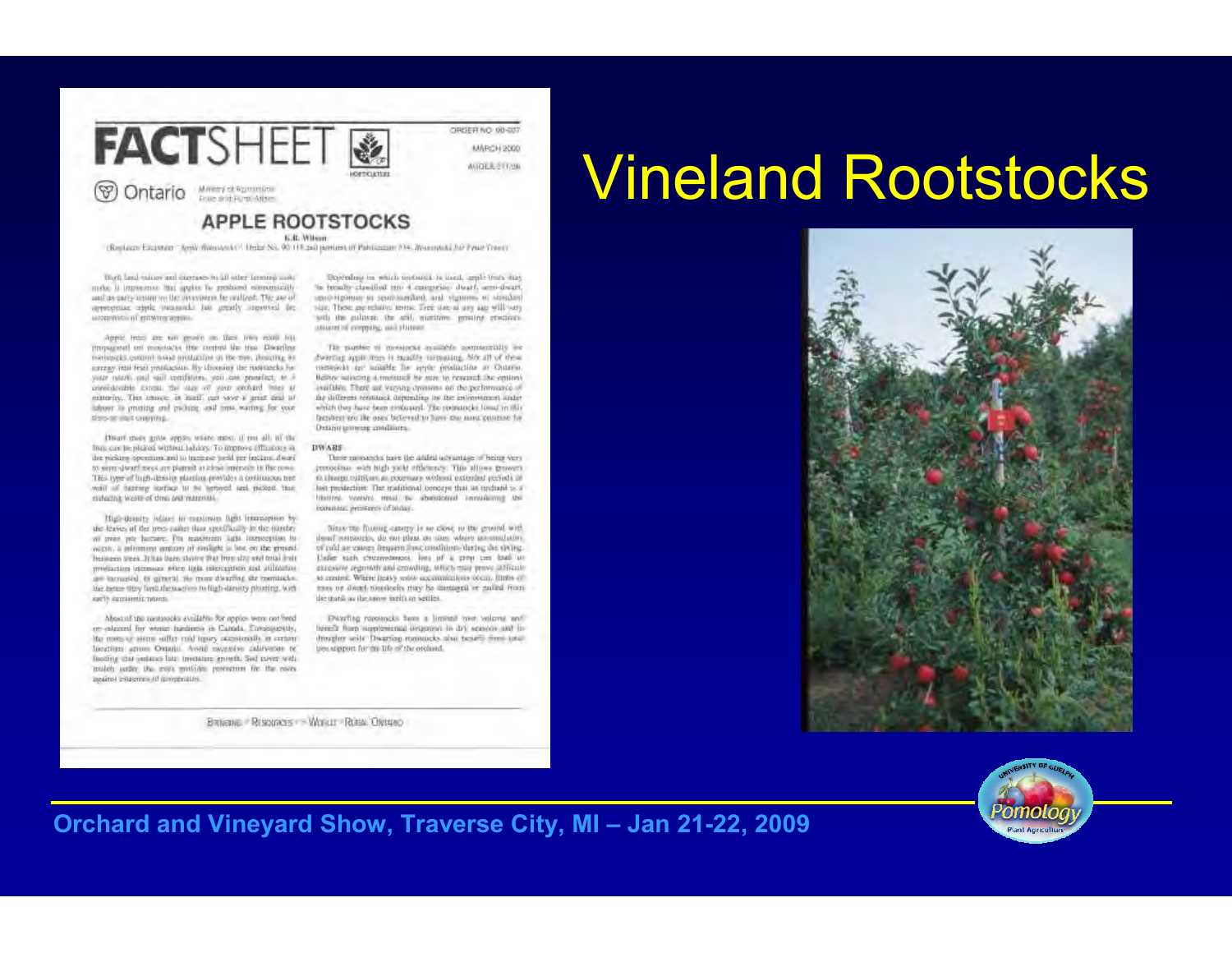## **Description**

- Developed by Dr. Alec Hutchinson
- 'Kerr' applecrab x 'M.9' rootstock
- $\Box$ Seven rootstocks in the series ('V.1', 'V.2'-'V.7')
- $\Box$ Tested in 1980 (Washington, Ohio)
- Tested in 1994-2003 (NC-140)
- Tested in Simcoe 1997, 2002
- **Tested in Manitoba and Edmonton (1997-)**  $\Box$



Excluded V.5

and V.6